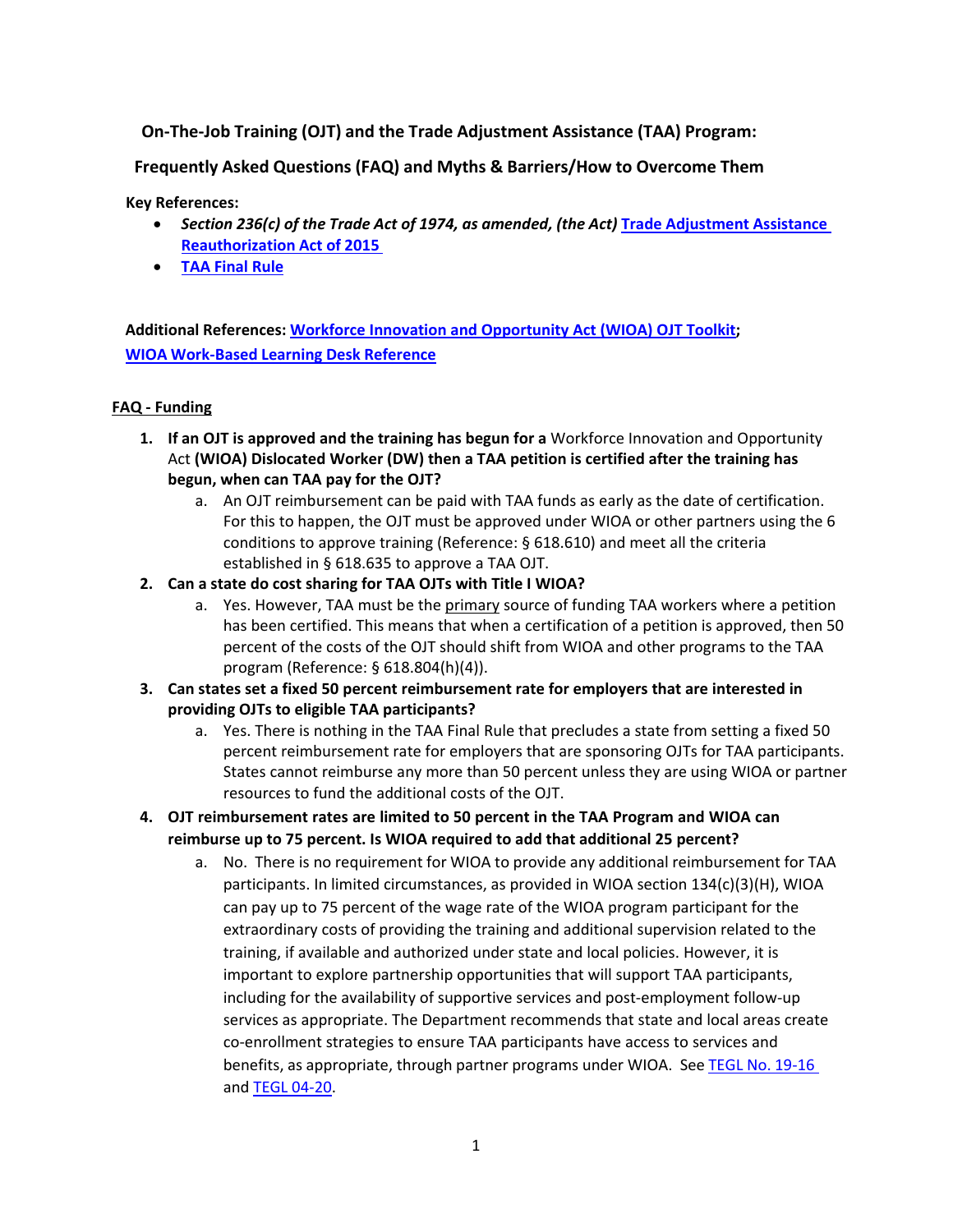- **5. The TAA Program can reimburse up to 50 percent of the cost in OJT. Is there a wage cap?** a. No. There is no wage cap established under the TAA Program.
- **6. Are states required to conduct cost comparisons between an OJT training program and a classroom training program?**
	- *a.* There is no specific requirement for this. However, training approved under the TAA Program must be available at a reasonable cost (see Sec. 236(a)(1)(F) of the Act). There is no requirement to compare OJT costs versus classroom training costs. However, if more than one OJT is being considered, the differences in costs and quality between the two OJTs should be compared. Also, if the participant's training program contains both a classroom training and an OJT component, then the classroom training portion should be compared to other similar classroom trainings. *NOTE: Under Reversion 2021, workbased learning is the preferred method of training and must be ruled out before other types of training are approved.*

### **7. How do states conduct a cost comparison for reasonable costs for OJTs?**

a. States should look at the industry and occupation for which the OJT will be provided. Then the state should identify the incoming skill level of the participant and the skill gap they need to address in order to become proficient in the occupation. Using  $O^*NET$ , the Quarterly Census of Employment and Wages (QCEW), or other appropriate sources, states should arrive at a reasonable wage range upon which to establish the reimbursement rate for the cost of training. O\*NET[: https://www.onetonline.org/](https://www.onetonline.org/) QCEW: http:/[/www.bls.gov/cew/](http://www.bls.gov/cew/)

#### **FAQ – Program**

#### **1. Can the OJT employer be required to retain the worker after the OJT training?**

- a. No. Under the current statute there must be a reasonable expectation that the OJT leads to suitable employment with the employer (see Sec. 236(c)(1)(B)(i) of the Act). Additionally, the Act prohibits entering into contracts with employers that exhibit a pattern of failing to provide their OJT trainees with continued, long-term employment asregular employees, so states should consider this before placing an employee in OJT (see Sec. 236(c)(4)(A) of the Act).
- **2. Are states restricted to placing TAA participants in OJTs that meet the suitable employment criteria?** 
	- a. The OJT must, "reasonably be expected to lead to suitable employment with the employer offering the on-the-job training" (see Sec. 236(c)(1)(B)(i) of the Act). If O\*NET data (or other similar data) or information provided by the employer indicates that this is not the case, the OJT cannot be approved.

#### **3. Can an employer of a certified worker group be eligible for OJT reimbursement?**

a. The only prohibition in TAA related to the firm of the worker group are around Adversely Affected Incumbent Workers (AAIWs) and Reemployment Trade Adjustment Assistance (RTAA) participants. There are no statutory or regulatory provisions that would prohibit a worker from doing an OJT with the same firm for which the worker group is employed. However, there should be conversations with the firm and the workers about the risk of future layoffs given the fact that the firm has either already had separations or threats of separations.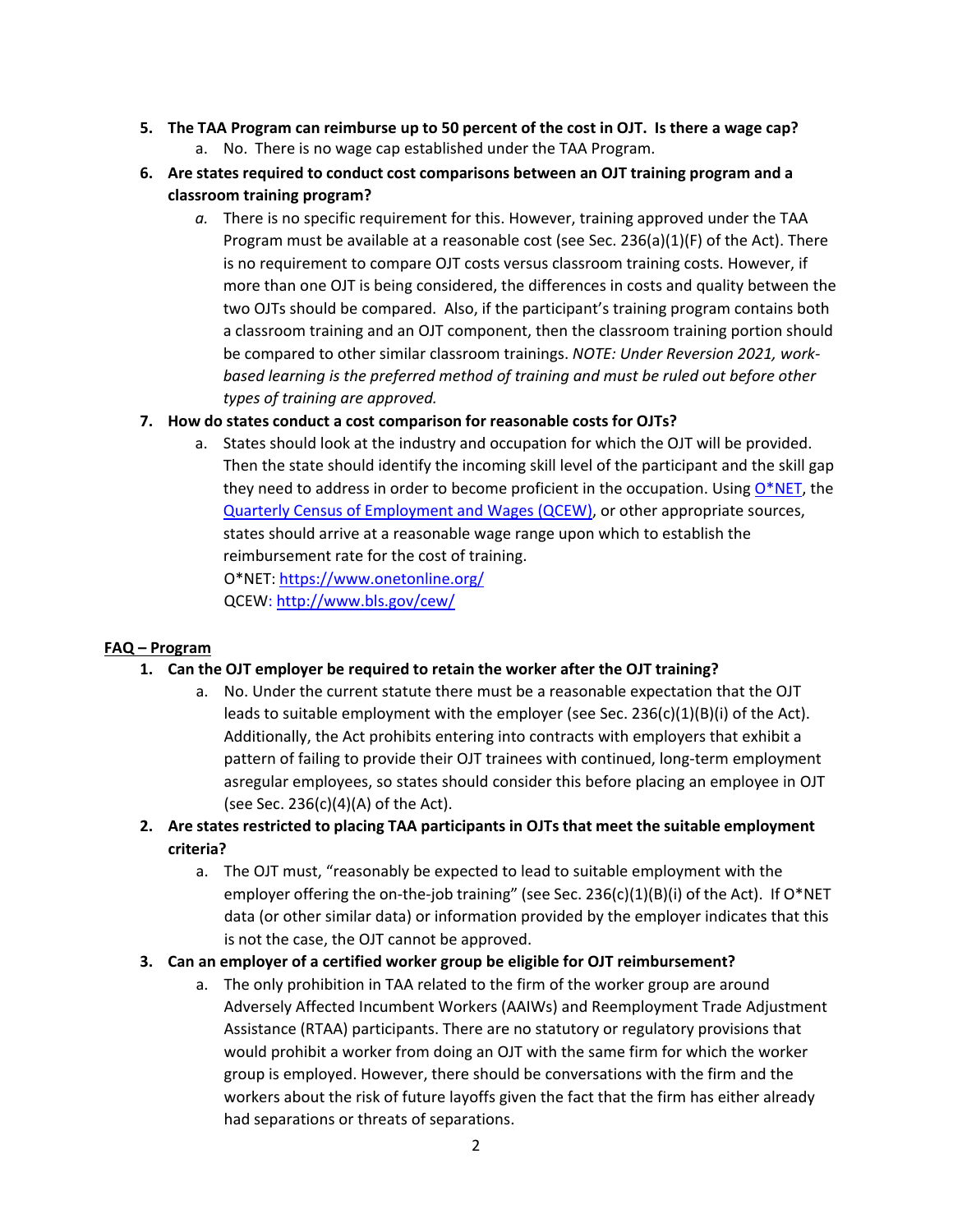#### **Myths & Barriers/How to Overcome Them**

- **1. TAA will pay for longer and more expensive training; therefore, TAA participants may not be interested in OJT.**
	- a. This may be true for some participants but not for all. It is important to provide TAA Program participants with all training options, including work-based learning. Case managers must ensure that all training options are explored to benefit the participant and are strongly encouraged to work with the state and local partners that work directly with employers to support all training options, including OJT and other work-based learning, for TAA participants.
- **2. TAA does not, historically, have its own job developers, so we are unable to do the necessary work to build OJT opportunities.** 
	- a. Some states now have dedicated job developers (also called TAA Navigators) in their TAA Programs, so this is an option. However, if the state does not have a dedicated job developer, it may be possible to coordinate with the WIOA local board, which is responsible for the coordination of a variety of local services, including business engagement and job development, to provide OJT opportunities to TAA Program participants (see Sec. 107(d) of WIOA). The local board also develops and enters into a Memorandum of Understanding (MOU) with the one-stop partners, including the TAA Program, and develops the local plan required by WIOA. The MOU can also outline how the TAA Program can leverage OJT opportunities the local board develops. Alternatively, the state may coordinate directly with local WIOA providers who might have job developers.

# **3. TAA rules for OJT are different than WIOA OJT rules, making it more complicated and difficult to enroll TAA participants.**

- a. Approval of contract requirements and other aspects of OJTs under the TAA Program are governed by Sec. 236(c) of the Act and 20 CFR 618.635(a)(6). For WIOA, these provisions are found in WIOA sections 3(44), 122(h), 129(c)(2)(C)(iv), 134(a)(2)(B)(v)(II), 134(c)(3), 181, and 194, and 20 CFR 680.700 through 680.750. There may also be local policies in place.
- b. Because many of the requirements of TAA OJT and WIOA OJT are identical, states/local areas could devise a policy that incorporates the identical provisions of the two, and include the TAA- and WIOA-specific elements where applicable. The policy must ensure that the benefits (and requirements) for each program are included.
- c. These differences should not be a point of confusion for the participant or the employer. The state should make efforts to coordinate the policies with partner programs to ensure there is one OJT policy versus two or more policies.
- d. Contact your regional coordinator for technical assistance, as needed.

## **4. Older workers may not be as interested in OJTs.**

- a. In some cases, states have found that older workers are actually more interested in OJT than younger participants. Hands-on learning while employed in paid work can sometimes be an easier way to gain skills for working adults than classroom training.
- b. Also, older workers might be eligible for the Reemployment Trade Adjustment Assistance (RTAA) benefit while enrolled in an OJT. *NOTE: Under Reversion 2021, a worker cannot receive ATAA if they are enrolled in an OJT.*